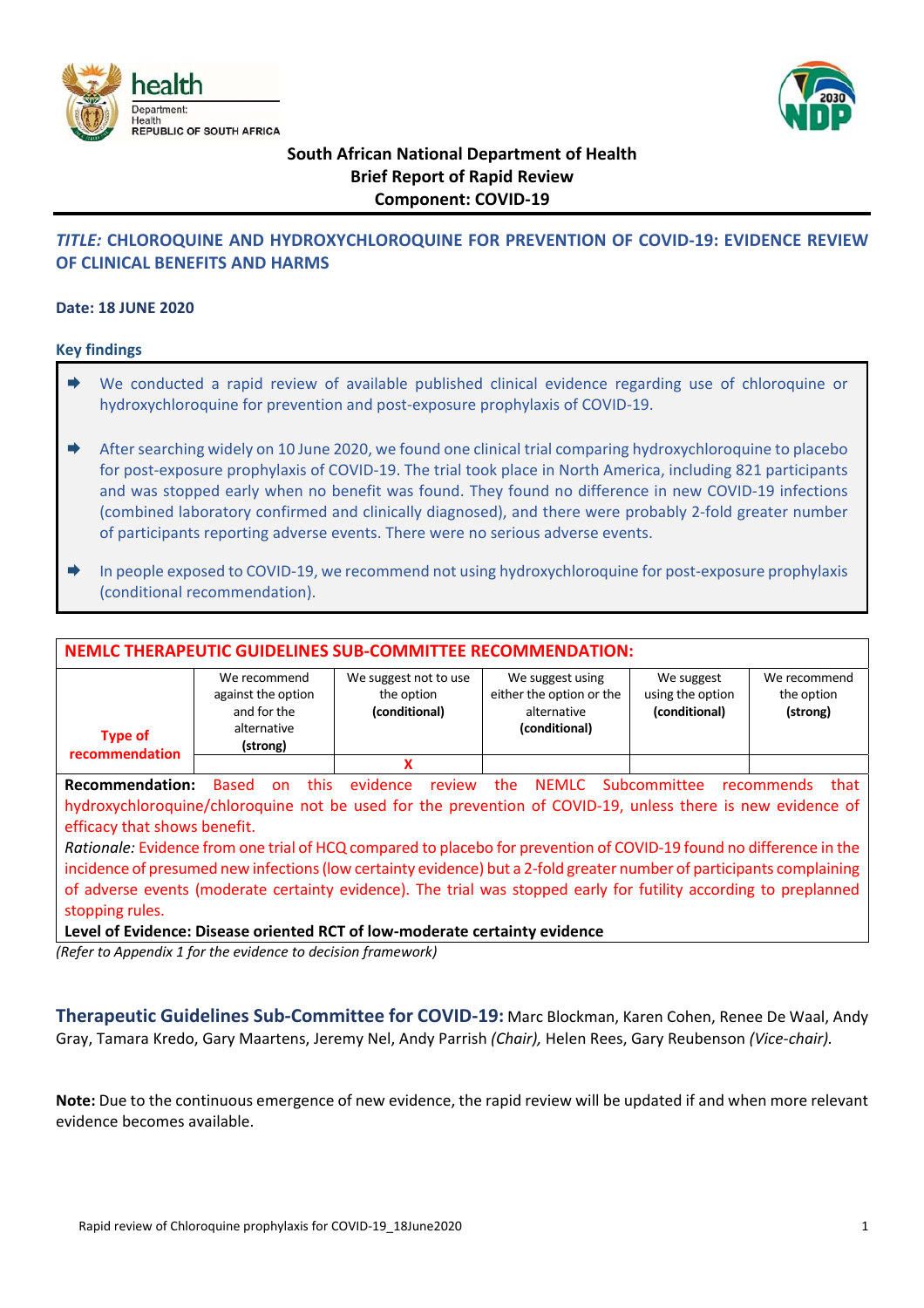## BACKGROUND

Strategies to minimize the transmission and acquisition of COVID‐19 have been instituted in most countries globally, including physical distancing, hand hygiene practices and use of masks by communities. Despite this, COVID‐19 cases continue to rise, placing health systems under extreme pressure to provide adequate care for those who become ill and require care in health facilities. Prevention of transmission of COVID-19 is one strategy to reduce case load, illness and strain on the health system.

In addition to the non-pharmaceutical approaches to prevent transmission, medicines may offer another strategy to prevent infections. Globally, the research community is trying to find an effective and safe medicine to use for prophylaxis or for use following exposure to a possible case of COVID‐19 (post‐exposure prophylaxis). To date there are no globally accepted recommended medicines to prevent transmission, but several are being explored. Chloroquine (CQ) and hydroxychloroquine (HCQ) are amongst the medicines receiving substantial public attention and interest.

CQ and HCQ are 4‐aminoquinoline compounds, derivatives of quinine, and have been used successfully for prevention and treatment of malaria for decades until resistance arose. They are currently used in South Africa for management of rheumatological diseases (SAMF, 13<sup>th</sup> ed., 2020). Following the COVID-19 outbreak, several in vitro studies have reported that CQ or HCQ inhibit SARS‐CoV‐2 activity (Wang 2020, Liu 2020), suggesting a potential role of CQ and HCQ for preventing infection.

Both the efficacy and safety of a new medical intervention are important to consider. Medicines for preventing conditions are given to those who do not have the illness and may be otherwise well, therefore the benefits should clearly outweigh the harms. CQ and HCQ have been in use for decades and have a well-known safety profile outside of use in COVID‐19 with several common adverse effects (gastrointestinal effects, skin rash, headache, vertigo, and blurred vision at higher doses) and rare effects (ototoxicity, blood dyscrasias, cardiovascular, such as QT interval prolongation and neuropsychiatric effects) (SAMF,  $13<sup>th</sup>$  ed., 2020). However, there have been reports from studies in COVID‐19 patients that suggest important safety concerns that require consideration, particularly for cardiovascular events due to QT prolongation.

A systematic review of CQ and HCQ for COVID‐19 treatment and prophylaxis reported safety outcomes of all its included studies (Hernandez 2020). Although for most minor adverse events, there do not seem to be differences in events, there have been several signals about QTc Interval Prolongation or arrhythmias. The review reported that one cohort study evaluating HCQ (Mahe'vas 2020) and another assessing CQ (Borba 2020a, Borba 2020b) versus control found increases in QTc interval prolongation to 500 ms or greater. HCQ increased the QTc interval more than 60 ms from baseline, whereas chloroquine increased the number of patients experiencing ventricular tachycardia versus control. Another cohort study assessed the effect of HCQ with and without azithromycin on the QTc interval in 90 patients (mean age, 60 years; 51% male) (Mercuro 2020). Slightly more patients receiving HCQ plus azithromycin had a QTc interval of 500 ms or greater (11 of 53 [20.8%] vs. 7 of 37 [18.9%]; mean difference, 1.8% [95% CI, –14.9% to 18.5%]), and more patients had a QTc interval increase of 60 ms or more from baseline (7 of 53 [13.2 %] vs. 3 of 37 [8.1%]; mean difference, 5.1% (CI, –7.6% to 17.8%]) versus hydroxytoluene alone. One patient receiving HCQ and azithromycin had a QTc interval of 499 ms and developed torsade de pointes' (Hernandez 2020). Although the evidence from controlled studies remains underpowered, it is important that safety and drug interactions of CQ and HCQ use is closely monitored in COVID-19 studies. This is particularly because of the higher doses and co-medications, some with known drug interactions that were used in these studies compared to typical use for rheumatological or malaria indications.

This rapid review aimed to evaluate the available research evidence for the efficacy and safety of CQ and HCQ for prophylaxis and post‐exposure prophylaxis of COVID‐19 infections.

RESEARCH QUESTION: Should chloroquine or hydroxychloroquine be used for prevention or post-exposure prophylaxis for COVID‐19 compared to no intervention or an alternative intervention?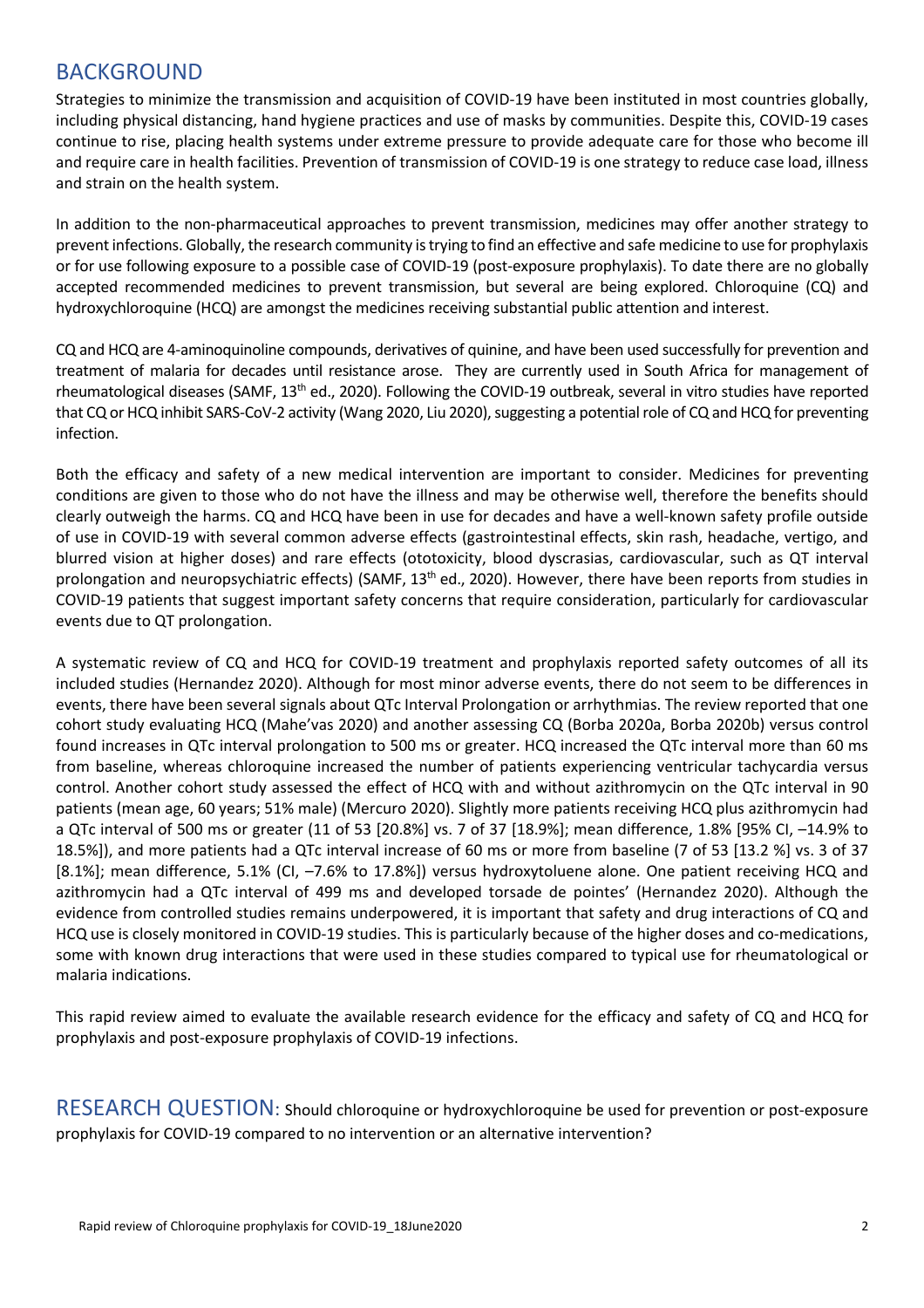# **METHODS**

We conducted a rapid review of the evidence including comprehensive searching three electronic databases -Epistemonikos, Cochrane Library COVID‐19 study register and the COVID‐nma.com Living review database ‐ on 10 June 2020. These databases systematically search the following electronic databases: PubMed, Embase, MedRxiv, WHO's ICTRP and clinicaltrials.gov, amongst others. The search strategy is shown in Appendix 2.

We screened retrieved records against the eligibility criteria; we first screened the titles and abstracts in duplicate and proceeded to screen the full texts in duplicate. One reviewer (SD) extracted the review findings into the characteristics of included studies table which was checked by the other reviewer (TK) (Table 1). The risk of bias of the included trial was assessed by one reviewer using Cochrane's Risk of Bias Tool and discussed with a second reviewer. SD and TK used the Grading of Recommendations Assessment, Development and Evaluation (GRADE) system to for grading evidence, presenting results in a Summary of Findings table (Guyatt 2008). All reviewers drafted the report before sending for further evaluation to the NEMLC COVID‐19 subcommittee.

### Eligibility criteria for review

Population: People who are at risk of SARS-CoV-2 exposure or have had a possible exposure, as defined by study authors. No restriction on age or occupational setting.

Intervention: Chloroquine (CQ) or hydroxychloroquine (HCQ) given by any route of administration, any dose, used alone or in combination with other pharmacological agents, for prophylaxis or post‐exposure prophylaxis of COVID‐19 infection. No restriction on timing of dosing in relation to time of potential exposure/s to SARS‐CoV‐2.

Comparators: no comparator, or an active comparator.

#### Outcomes:

Efficacy outcomes:

● Development of laboratory confirmed COVID-19

Disease severity of participants who develop COVID‐19, as defined by study investigators

#### Safety outcomes

- Adverse reactions
- Adverse events

Study designs: Systematic reviews of controlled studies. In the absence of an up-to-date, good quality review, we sought the following studies in this order: randomized controlled trials and other comparative studies.

### **RESULTS**

#### Results of the search

We identified 949 records from the search on 10 June 2020, and after removing 421 duplicates we included 528 records for screening in duplicate. We excluded 437 studies which were irrelevant and then screened 91 full texts in duplicate. Seven studies were excluded as they were: the wrong study design (n = 4), the wrong intervention (n = 1), the wrong patient population ( $n = 1$ ), and one was a review on planned studies in clinical trial registries. Eighty-one were ongoing studies from clinical trials registers. Two systematic reviews (Shah 2020 and Hernandez 2020) and one clinical trial (Boulware 2020) were included (Figure 1). Our search identified 72 planned or ongoing studies registered in clinical trials registers for CQ or HCQ overall, with 22 specific to CQ or HCQ prophylaxis (from the www.covidnma.com 9 June 2020) (Appendix 3).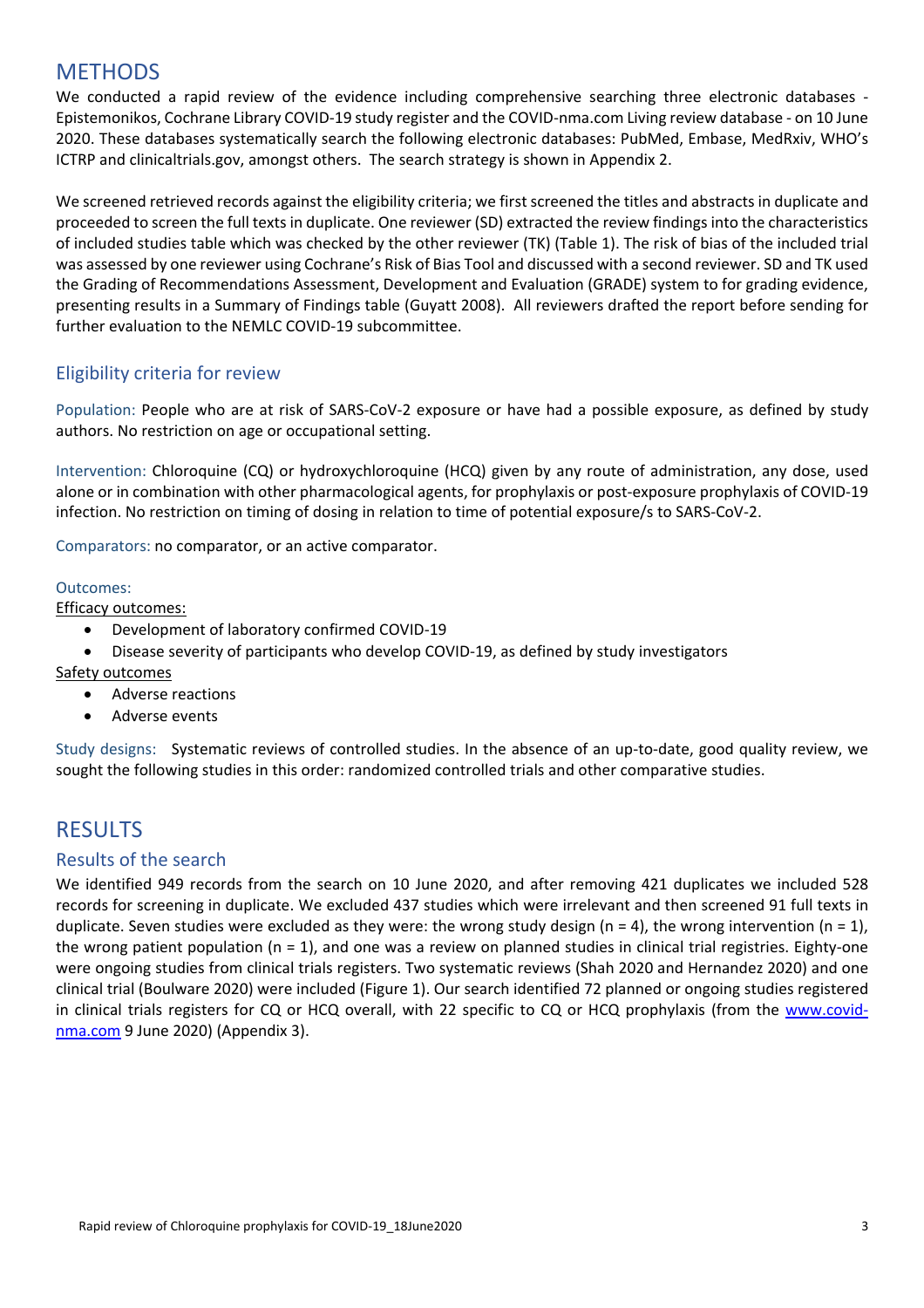

**Figure 1**. *PRISMA flowchart of study selection process*

### Description of included studies

We identified two systematic reviews, but these did not include any studies with relevant data to address our questions (Shah 2020 and Hernandez 2020). We included one randomized controlled trial (Boulware 2020) (detailed characteristics of the trial are reported in Table 1). The trial was conducted in the U.S.A and Canada, randomised 821 participants without COVID‐19 who had an exposure to someone with COVID‐19 to either HCQ or placebo (folate tablets). The Data Safety Monitoring Board decided to terminate the trial early for futility, before reaching the planned sample size, according to planned stopping rules.

#### Effects of interventions

Results of the single included trial (Boulware 2020) on the outcomes of interest are summarized in the Summary of Findings table (Table 2) and are presented below.

**Development of laboratory confirmed COVID‐19**: There were 11/414 laboratory confirmed cases of COVID‐19 in the HCQ arm compared to 9/407 in the placebo arm. The trialists also reported on a composite of laboratory and clinically diagnosed COVID‐19 infections (due to limited access to PCR testing). Figure 2 shows the composite results. Evidence from the trial indicates that there is probably no difference in the number of new infections between HCQ and placebo (Risk Ratio RR 0.83 [95% CI 0.58, 1.18], low certainty evidence). The evidence was rated down for imprecision and indirectness, due to inclusion of non-laboratory informed cases.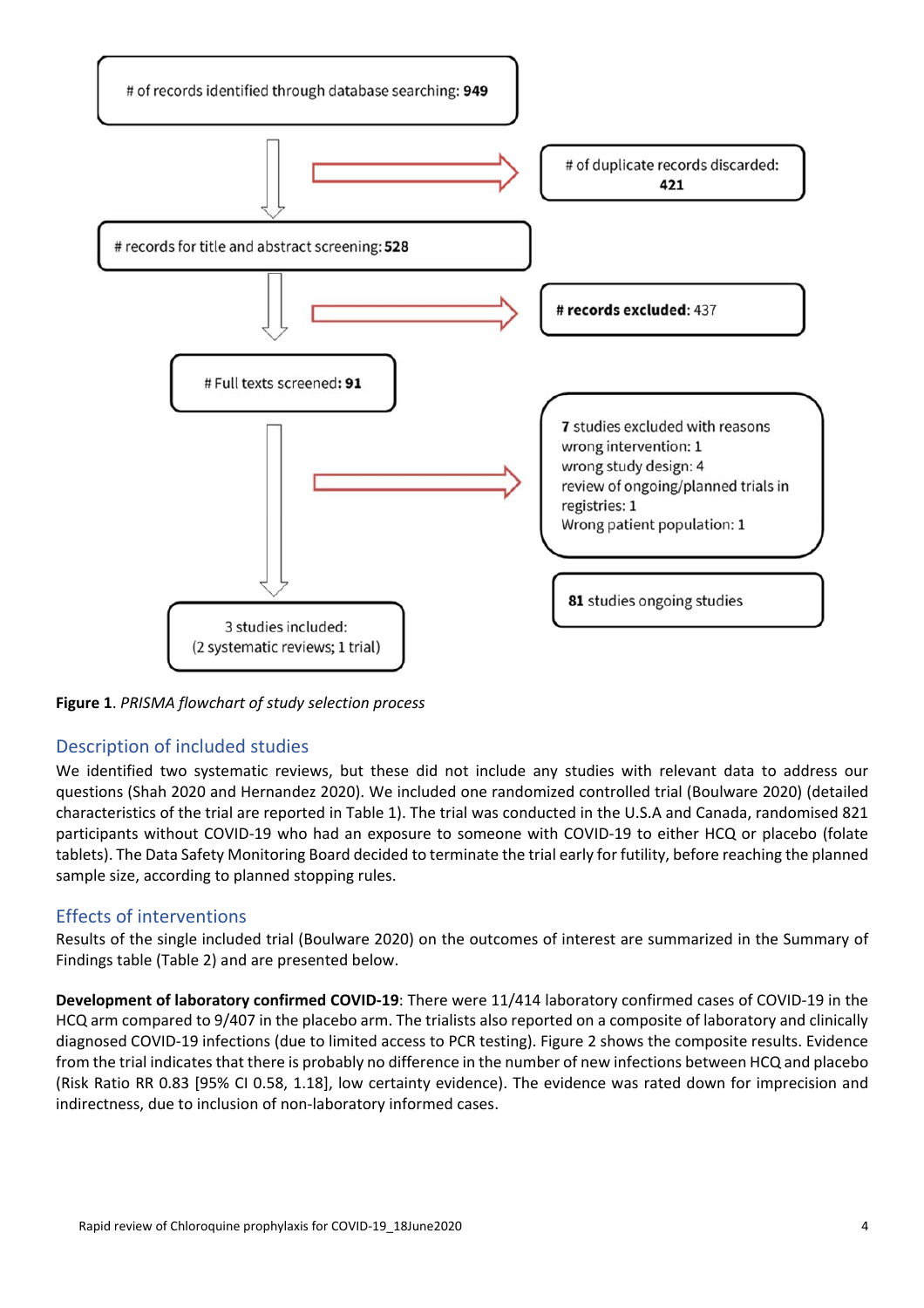|                          | <b>HCQ</b> |     | Placebo |      | <b>Risk Ratio</b> |                                                      | <b>Risk Ratio</b>                  |
|--------------------------|------------|-----|---------|------|-------------------|------------------------------------------------------|------------------------------------|
| <b>Study or Subgroup</b> |            |     |         |      |                   | Events Total Events Total Weight M-H, Random, 95% CI | M-H, Random, 95% CI                |
| Boulware 2020            | 49.        | 414 | 58      | -407 |                   | $0.83$ [0.58, 1.18]                                  | 0.5<br>Favours HCQ Favours Placebo |

**Figure 2***. Forest plot for outcome: Development of laboratory or clinically confirmed COVID‐19* 

**Disease severity of participants who develop COVID‐19**, as defined by study investigators: One participant in each group was hospitalised. Symptom severity was reported as median (interquartile range - IQR) on a scale of  $0 - 10$ , with 10 indicating greatest severity. The median severity score was 2.8 (IQR 1.6 to 5.0) in those receiving HCQ and 2.7 (IQR 1.4 to 4.8) in those receiving placebo ( $p = 0.34$ ).

**Adverse reactions**: this was not reported in the included trial.

**Adverse events**: The actual number of adverse events was not available from the study report. The authors published the number of participants who reported adverse events. There is moderate certainty evidence that there is probably a two‐fold greater number of participants who experience adverse events in the HCQ group compared to placebo (Figure 3). The evidence was rated down due to imprecision as this is a single study with a small sample and few events.

|                          | HCQ<br>Placebo |     | <b>Risk Ratio</b> |     | <b>Risk Ratio</b>                                    |                     |      |                             |  |
|--------------------------|----------------|-----|-------------------|-----|------------------------------------------------------|---------------------|------|-----------------------------|--|
| <b>Study or Subgroup</b> |                |     |                   |     | Events Total Events Total Weight M-H, Random, 95% CI | M-H, Random, 95% CI |      |                             |  |
| Boulware 2020            | 140            | 414 | 59.               | 407 | 2.33 [1.78, 3.06]                                    | 0.2                 | II 5 | Favours HCQ Favours placebo |  |

**Figure 3.** *Forest plot for outcome: Number of participants who experienced adverse events (not total number of events per group)* 

# **CONCLUSION**

Evidence from one trial of HCQ compared to placebo for prevention of COVID‐19 found no difference in the incidence of presumed new infections (low certainty evidence) but a 2‐fold greater number of participants complaining of adverse events (moderate certainty evidence). The trial was stopped early for futility according to preplanned stopping rules.

Reviewers**:** Tamara Kredo, Solange Durao, Marc Blockman

Declaration of interests**:** None to declare in respect of this topic. SD and TK (Cochrane South Africa, South African Medical Research Council, SA GRADE Network), MB (Division of Clinical Pharmacology, Department of Medicine, Groote Schuur Hospital, University of Cape Town).

### **REFERENCES**

- 1. South African Medical Formulary 13<sup>th</sup> Edition, 2020.
- 2. Wang M, Cao R, Zhang L, Yang X, Liu J, Xu M, et al. Remdesivir and chloroquine effectively inhibit the recently emerged novel coronavirus (2019‐nCoV) in vitro. *Cell Research* 2020;**30**(3):269– 71. [DOI: 10.1038/s41422‐020‐0282‐0]
- 3. Liu\_J, Cao\_R, Xu\_M, \_ Wang X, \_Zhang\_H, Hu\_H, et al. Hydroxychloroquine, a less toxic derivative of chloroquine, is effective in inhibiting SARS‐CoV‐2 infection in vitro. *Cell Discovery* 2020;**6**:16. [DOI: 10.1038/s41421‐020‐0156‐0]
- 4. Hernandez AV, Roman YM, Pasupuleti V, Barboza JJ, White CM. Hydroxychloroquine or Chloroquine for Treatment or Prophylaxis of COVID‐19: A Living Systematic Review. Annals of internal medicine. 2020.[DOI: 10.7326/M20‐2496]
- 5. Mahe´vas M, Tran VT, Roumier M, et al. No evidence of clinical efficacy of hydroxychloroquine in patients hospitalized for COVID‐19 infection with oxygen requirement: results of a study using routinely collected data to emulate a target trial. medRxiv. 14 April 2020. doi:10.1101/2020.04.10.20060699
- 6. Borba MG, Val FdA, Sampaio VS, et al. Chloroquine diphosphate in two different dosages as adjunctive therapy of hospitalized patients with severe respiratory syndrome in the context of coronavirus (SARS-CoV-2) infection: preliminary safety results of a randomized, double-blinded, phase IIb clinical trial (CloroCovid-19 Study). medRxiv. 16 April 2020. doi:10.1101/2020.04.07.20056424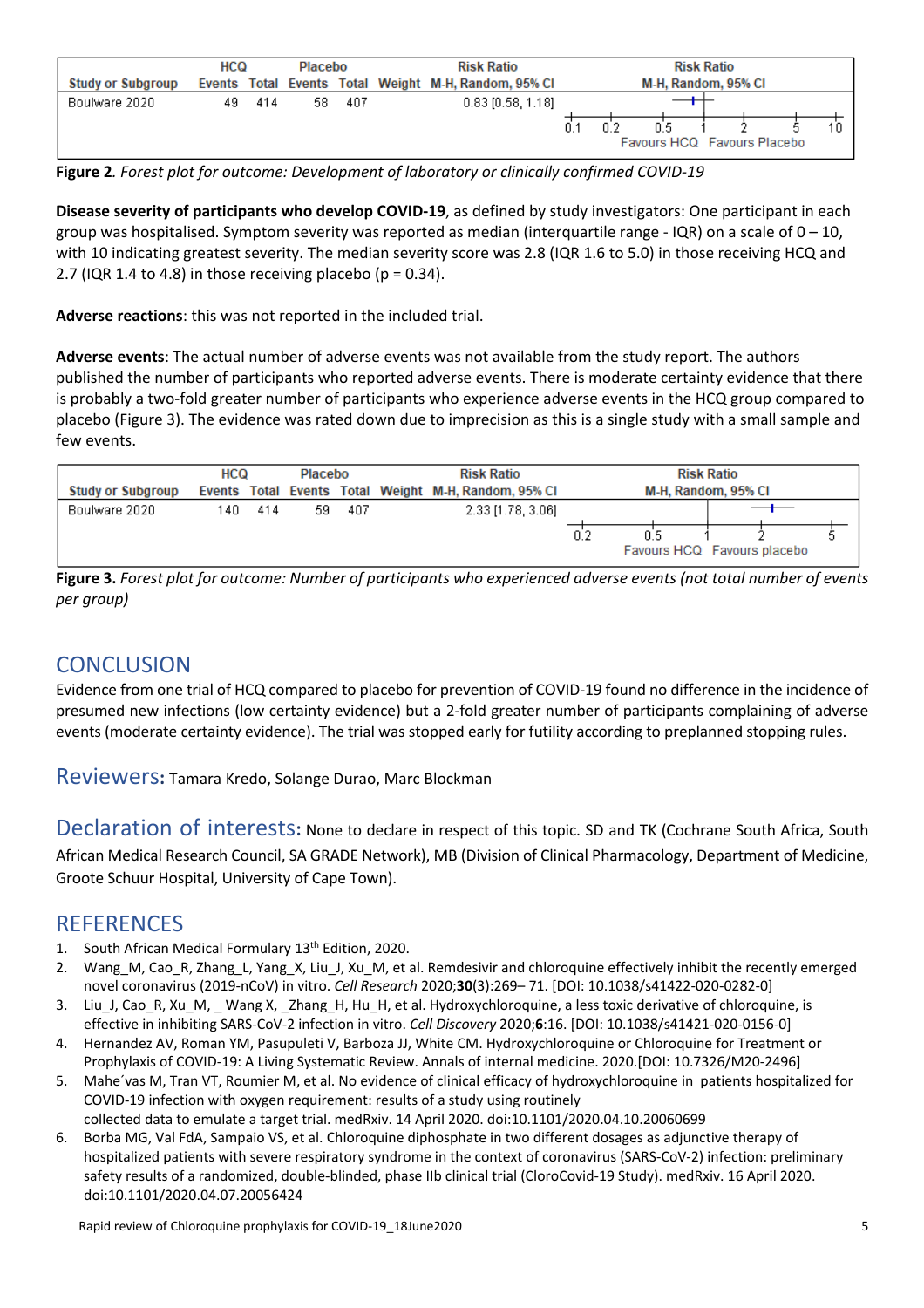- 7. Borba MGS, Val FFA, Sampaio VS, et al; CloroCovid‐19 Team. Effect of high vs low doses of chloroquine diphosphate as adjunctive therapy for patients hospitalized with severe acute respiratory syndrome coronavirus 2 (SARS‐CoV‐2) infection: a randomized clinical trial. JAMA Netw Open. 2020;3:e208857. PMID: 32339248] doi:10.1001/jamanetworkopen.2020.8857
- 8. Mercuro NJ, Yen CF, Shim DJ, et al. Risk of QT interval prolongation associated with use of hydroxychloroquine with or without concomitant azithromycin among hospitalized patients testing positive for coronavirus disease 2019 (COVID-19). JAMA Cardiol. 2020. [PMID: 32356863] doi:10.1001/jamacardio.2020.1834
- 9. Guyatt G, Oxman AD, Akl EA, Kunz R, Vist G, Brozek J, et al. GRADE guidelines: 1. Introduction‐GRADE evidence profiles and summary of findings tables. J Clin Epidemiol. 2011;64(4):383‐94.
- 10. Shah, S, Das, S, Jain, A, Misra, DP, Negi, VS. A systematic review of the prophylactic role of chloroquine and hydroxychloroquine in coronavirus disease‐19 (COVID‐19). *Int J Rheum Dis*. 2020; 23: 613– 619. [https://doi.org/10.1111/1756‐185X.13842]
- 11. Boulware DR, Pullen MF, Bangdiwala AS, Pastick KA, Lofgren SM, Okafor EC, et al. A Randomized Trial of Hydroxychloroquine as Postexposure Prophylaxis for Covid‐19. New England Journal of Medicine. 2020. [DOI: 10.1056/NEJMoa2016638]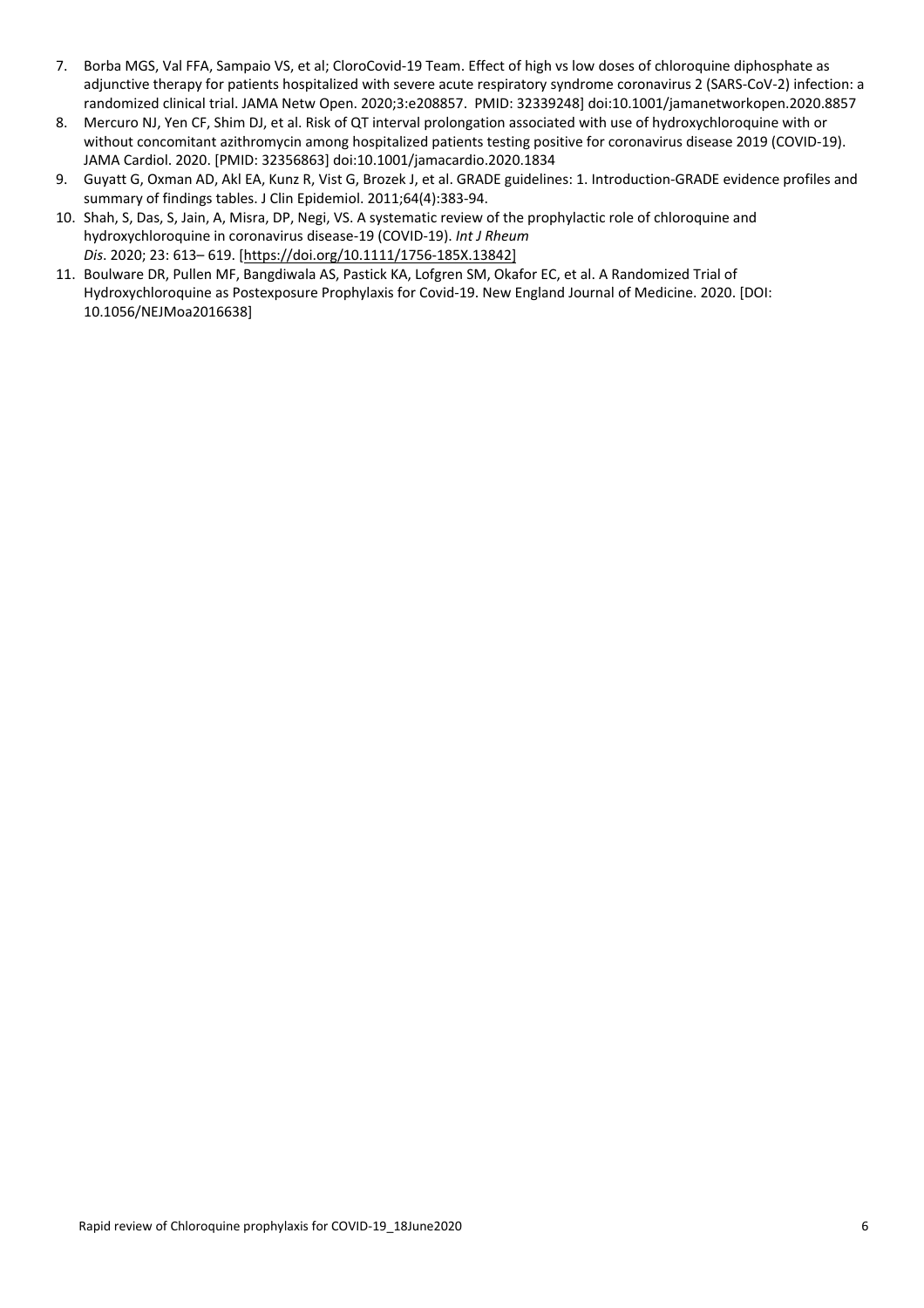| <b>Citation</b>                                    | <b>Study design</b> | Population                                   | Intervention                      | <b>Main findings</b>                              | <b>Risk of Bias</b> |
|----------------------------------------------------|---------------------|----------------------------------------------|-----------------------------------|---------------------------------------------------|---------------------|
| Boulware DR, Pullen MF,                            | Randomised          | Setting: U.S.A and Canada                    | Hydroxychloroquine 800 mg (4      | Main outcomes reported: Incidence COVID-19        | Low overall risk    |
| Bangdiwala AS, Pastick KA,                         | clinical trial      | Participants were treated at home (received  | tablets) once, then 600 mg (3     | lab or clinically diagnosed                       | of bias             |
| Lofgren SM, Okafor EC, et                          |                     | treatment via courier).                      | tablets) 6 to 8 hours later, then | Secondary outcomes:                               | (Cochrane Risk      |
| al. A Randomized Trial of<br>Hydroxychloroquine as |                     | $n = 414$ Hydroxychloroquine                 | 600 mg (3 tablets) daily for 4    | . Hospitalization for Covid-19 or death           | of Bias tool).      |
| Postexposure Prophylaxis                           |                     | $n = 407$ placebo group                      | more days for a total course of 5 | • PCR-confirmed SARS-CoV-2 infection              | However, the        |
| for Covid-19. New England                          |                     | Eligibility: "known exposure (by participant | days (19 tablets total).          | •Covid-19 symptoms                                | trial did           |
| Journal of Medicine, 2020.                         |                     | report) to a person with laboratory-         |                                   | .Discontinuation of the trial intervention - any  | terminate early     |
|                                                    |                     | confirmed Covid-19, whether as a household   | Control: Placebo (Folate tablets) | cause                                             | due to              |
|                                                    |                     | contact, a health care worker, or a person   |                                   | •Severity of symptoms (if any) at days 5 and 14   | calculated          |
|                                                    |                     | with other occupational exposures"           |                                   | according to a visual analogue scale (scores      | futility of the     |
|                                                    |                     | <3 days after presumptive-case exposure [17  |                                   | ranged from 0 [no symptoms] to 10 [severe         | intervention.       |
|                                                    |                     | March]                                       |                                   | symptoms]).                                       |                     |
|                                                    |                     | <4 days after confirmed-case exposure [23    |                                   | • Adverse events: direct questioning for          |                     |
|                                                    |                     | March]                                       |                                   | common side effects along with open-ended         |                     |
|                                                    |                     | Exposure: < 6ft, > 10 mins:                  |                                   | free text.                                        |                     |
|                                                    |                     | - No mask & no eye protection = high-risk    |                                   | See table 2 with all results reported.            |                     |
|                                                    |                     | - Mask but no eye protection = moderate-     |                                   | Other outcomes:                                   |                     |
|                                                    |                     | risk                                         |                                   | The median number of symptoms was 4               |                     |
|                                                    |                     | Exclusion criteria: <18 years old,           |                                   | (interquartile range, 2 to 5) among participants  |                     |
|                                                    |                     | hospitalised, symptoms of COVID-19,          |                                   | with Covid-19. The most frequent symptoms         |                     |
|                                                    |                     | PCR positive for SARS-CoV-2, in April 2020,  |                                   | were cough (44.9% of the 107 participants with    |                     |
|                                                    |                     | this extended to exclude heart disease,      |                                   | Covid-19), fever (34.6%), shortness of breath     |                     |
|                                                    |                     | family history of QT prolongation, potential |                                   | (18.7%), fatigue (49.5%), sore throat (40.2%),    |                     |
|                                                    |                     | interacting medicines                        |                                   | myalgia (37.4%), and anosmia (23.4%).             |                     |
|                                                    |                     |                                              |                                   | Full adherence to the trial intervention differed |                     |
|                                                    |                     |                                              |                                   | according to trial group, with 75.4% of           |                     |
|                                                    |                     |                                              |                                   | participants in the hydroxychloroquine group      |                     |
|                                                    |                     |                                              |                                   | (312 of 414) and 82.6% of those in the placebo    |                     |
|                                                    |                     |                                              |                                   | group (336 of 407) having taken all 19            |                     |
|                                                    |                     |                                              |                                   | prescribed tablets over a period of 5 days        |                     |
|                                                    |                     |                                              |                                   | $(P=0.01)$ .                                      |                     |

### **Table 1. Characteristics of included comparative studies**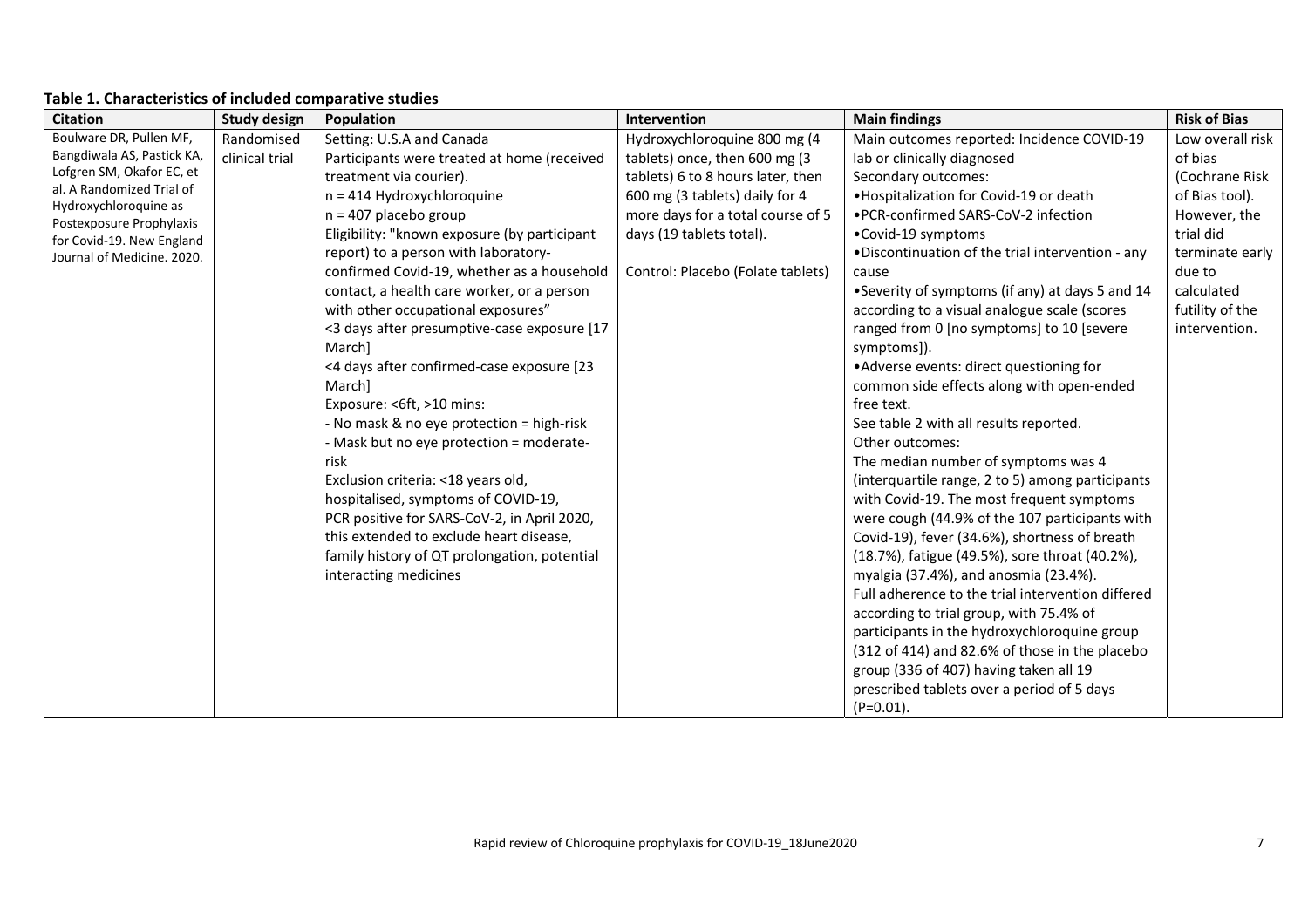#### **Table 2. Summary of Findings table**

| Chloroquine (CQ) or hydroxychloroquine (HCQ) compared to no comparator or an active comparator for COVID-19 prevention                                                                                                                                               |                                                                                                                                                                                                                                                                                                                                                |                                                           |                                             |                                                           |                                 |                                                 |
|----------------------------------------------------------------------------------------------------------------------------------------------------------------------------------------------------------------------------------------------------------------------|------------------------------------------------------------------------------------------------------------------------------------------------------------------------------------------------------------------------------------------------------------------------------------------------------------------------------------------------|-----------------------------------------------------------|---------------------------------------------|-----------------------------------------------------------|---------------------------------|-------------------------------------------------|
| Patient or population: Individuals exposed to COVID-19 positive cases<br>Setting: U.S.A, Canada, recruitment via social media/traditional media outreach with self-enrollment through REDCap system<br>Intervention: Hydroxychloroquine (HCQ)<br>Comparison: Placebo |                                                                                                                                                                                                                                                                                                                                                |                                                           |                                             |                                                           |                                 |                                                 |
|                                                                                                                                                                                                                                                                      |                                                                                                                                                                                                                                                                                                                                                | Anticipated absolute effects <sup>*</sup> (95% CI)        |                                             | <b>Risk difference with</b>                               | Nº of participants<br>(studies) | <b>Certainty of</b><br>the evidence<br>(GRADE)  |
| <b>Outcomes</b>                                                                                                                                                                                                                                                      | Risk with no comparator<br>or an active comparator                                                                                                                                                                                                                                                                                             | Risk with Chloroquine (CQ) or<br>hydroxychloroquine (HCQ) | <b>Relative effect</b><br>(95% CI)          | <b>Chloroquine (CQ) or</b><br>hydroxychloroquine<br>(HCQ) |                                 |                                                 |
| Development of laboratory or clinically confirmed COVID-19<br>assessed with: PCR<br>follow up: 14 days                                                                                                                                                               | 143 per 1,000                                                                                                                                                                                                                                                                                                                                  | 118 per 1,000<br>(83 to 168)                              | <b>RR0.83</b><br>$(0.58 \text{ to } 1.18)$  | 24 fewer per 1,000<br>(60 fewer to 26<br>more)            | 821<br>(1 RCT)                  | $\oplus$ $\oplus$ $\odot$<br>LOW <sup>a,b</sup> |
| Disease severity of participants who develop COVID-19<br>assessed with: Visual analogue scale (scores from 0 [no<br>symptoms] to 10 [severe symptoms])<br>follow up: range 5 days to 14 days                                                                         | "Among participants who were symptomatic at day 14, the<br>median symptom severity score (on a scale from 0 to 10,<br>with higher scores indicating greater severity) was 2.8<br>(interquartile range, 1.6 to 5.0) in those receiving<br>hydroxychloroquine and 2.7 (interquartile range, 1.4 to 4.8)<br>in those receiving placebo (P=0.34) " |                                                           |                                             |                                                           | 821<br>(1 RCT)                  |                                                 |
| Adverse reactions<br>follow up: n/a                                                                                                                                                                                                                                  | This outcome was not reported.                                                                                                                                                                                                                                                                                                                 |                                                           |                                             |                                                           | (1 RCT)                         |                                                 |
| Adverse events<br>assessed with: directed questioning for common side effects<br>along with open-ended free text<br>follow up: 14 days                                                                                                                               | 145 per 1,000                                                                                                                                                                                                                                                                                                                                  | 338 per 1,000<br>(258 to 444)                             | <b>RR 2.33</b><br>$(1.78 \text{ to } 3.06)$ |                                                           | 821<br>(1 RCT)                  | ⊕⊕⊕⊜<br>MODERATE <sup>a</sup>                   |

#### **Explanations**

a. Downgraded by one level for serious indirectness - the events include those with laboratory and clinically confirmed cases, where the outcome of interest for this committee is laboratory confirmed cases.

b. Downgraded by one level for serious imprecision, low numbers of events, small sample size resulting in a wide confidence interval.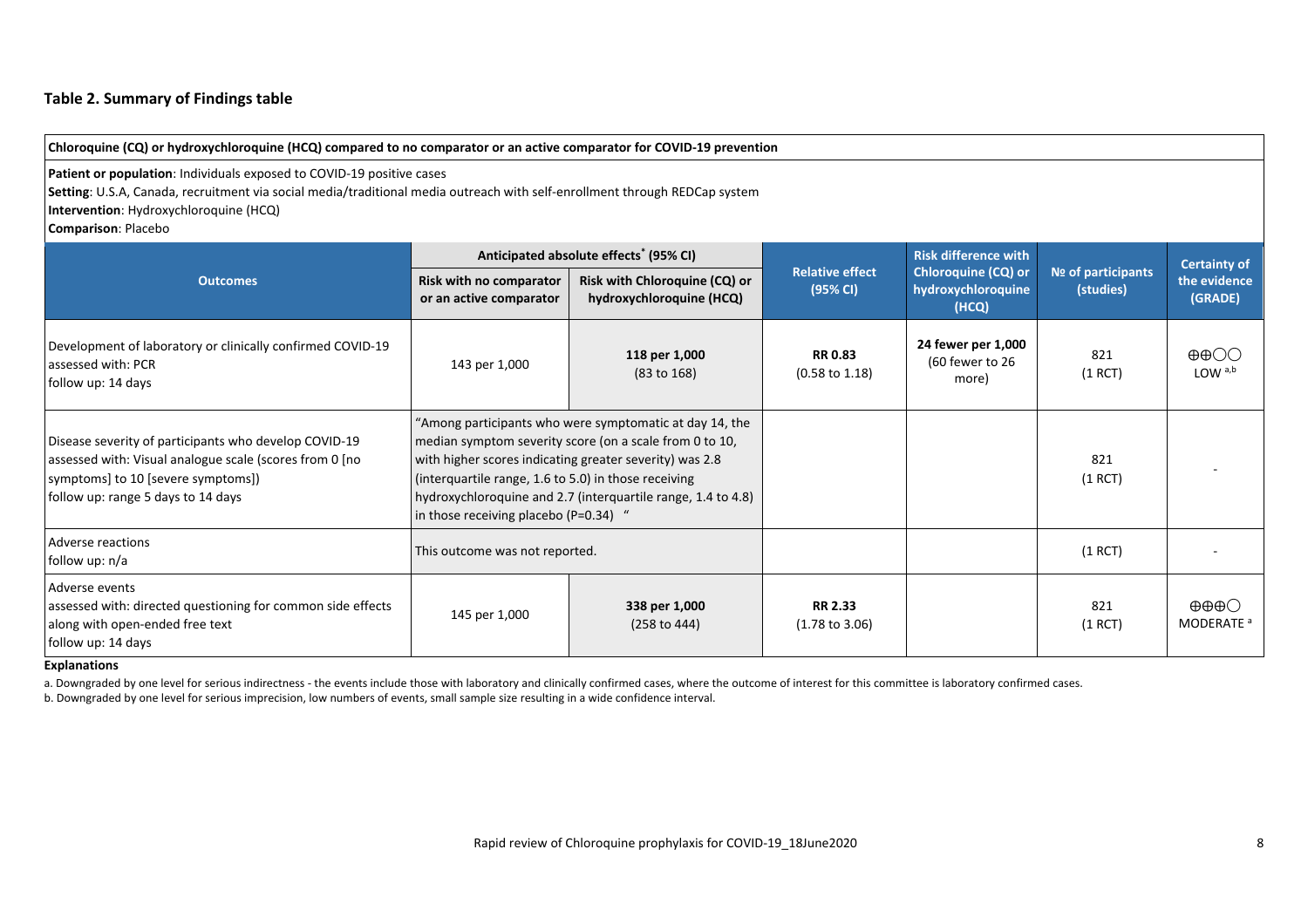# **Appendix 1: Evidence to decision framework**

|                                              | <b>JUDGEMENT</b>                                                                                                                                                                                                                                                                                                                | <b>EVIDENCE &amp; ADDITIONAL CONSIDERATIONS</b>                                                                                                                                                                                                                                                                                                                                                                                                                                                                                                                                                                                                                                                                                                                                                                            |  |  |  |  |
|----------------------------------------------|---------------------------------------------------------------------------------------------------------------------------------------------------------------------------------------------------------------------------------------------------------------------------------------------------------------------------------|----------------------------------------------------------------------------------------------------------------------------------------------------------------------------------------------------------------------------------------------------------------------------------------------------------------------------------------------------------------------------------------------------------------------------------------------------------------------------------------------------------------------------------------------------------------------------------------------------------------------------------------------------------------------------------------------------------------------------------------------------------------------------------------------------------------------------|--|--|--|--|
| EVIDENCE OF<br><b>BENEFIT</b>                | What is the size of the effect for beneficial outcomes?<br>Moderate<br>Small<br>None<br>Uncertain<br>Large<br>$\mathsf{X}$                                                                                                                                                                                                      | 1 trial, 821 participants.<br>New COVID-19 infections (lab and clinically confirmed): RR 0.83 (95%<br>CI 0.58 to 1.18).<br>There would be 118 per 1,000 cases in the HCQ group compared to<br>143 per 1,000 (95% CI 83 to 168), that is 25 more cases per 1000<br>people exposed to COVID-19.                                                                                                                                                                                                                                                                                                                                                                                                                                                                                                                              |  |  |  |  |
| OF HARMS<br><b>EVIDENCE</b>                  | What is the size of the effect for harmful outcomes?<br>Moderate<br>Small<br>None<br>Uncertain<br>Large<br>$\mathsf X$                                                                                                                                                                                                          | No serious adverse events.<br>2-fold greater number of participants in the HCQ group reported<br>adverse events.                                                                                                                                                                                                                                                                                                                                                                                                                                                                                                                                                                                                                                                                                                           |  |  |  |  |
| BENEFITS &<br><b>HARMS</b>                   | Do the desirable effects outweigh the undesirable harms?<br>Favours control<br>Intervention<br>Favours<br>Control<br>intervention<br>$=$<br>or<br>Uncertain<br>х                                                                                                                                                                |                                                                                                                                                                                                                                                                                                                                                                                                                                                                                                                                                                                                                                                                                                                                                                                                                            |  |  |  |  |
| <b>QUALITY OF</b><br><b>EVIDENCE</b>         | What is the certainty/quality of evidence?<br>Moderate<br>Very low<br>High<br>Low<br>$\mathsf{X}$                                                                                                                                                                                                                               | High quality: confident in the evidence<br>Moderate quality: mostly confident, but further research may<br>change the effect<br>Low quality: some confidence, further research likely to change the<br>effect<br>Very low quality: findings indicate uncertain effect                                                                                                                                                                                                                                                                                                                                                                                                                                                                                                                                                      |  |  |  |  |
| FEASABILITY                                  | Is implementation of this recommendation feasible?<br>Uncertain<br>Yes<br>No<br>Note: As there was no evidence of benefit, the Committee<br>did not adjudicate on feasibility.                                                                                                                                                  | Chloroquine is available as SAHPRA registered Nivaquine® and<br>Plasmoquine®, but there have been historic supply challenges.<br>Hydroxychloroquine 200 mg is equivalent to 155 mg chloroquine<br>base; and 200 mg chloroquine sulfate is equivalent to 150 mg<br>chloroquine base (British National Formulary, 2019 edition).<br>Note: MHRA has stopped all prevention and treatment studies in the<br>UK; and SAHPRA has suspended the prevention study in South Africa.                                                                                                                                                                                                                                                                                                                                                 |  |  |  |  |
| RESOURCE USE                                 | How large are the resource requirements?<br>Less intensive<br>More intensive<br>Uncertain<br>As there was no evidence of benefit, the<br>Note:<br>Subcommittee did not adjudicate on resource use.                                                                                                                              | Price of medicine/ treatment course<br>Medicine (see note below)<br>SEP**<br><b>Tender</b><br>price*<br>Chloroquine 200 mg<br>n/a<br>R52.82 to R92.72<br>x 19 tablets<br>*Chloroquine is not currently on public sector contract. SEP price ranges<br>from R2.78 to R4.88 per capsule/tablet, containing 200 mg chloroquine<br>sulfate (Plasmoquine® and Nivaquine®, respectively).<br>https://mpr.code4sa.org/ [Accessed 17 June 2020]<br>** SEP price (ex-dispensing fee) [Accessed 10 June 2020]<br>https://mpr.code4sa.org/<br>Note: Treatment regimen is hydroxychloroquine 800mg immediately, 600mg<br>6-8 hours later, then 600mg daily for 4 days.<br>- comparable estimated doses: HCQ 200 mg = chloroquine sulfate 200mg<br>Additional resources: Safety monitoring and management of<br>adverse drug reactions. |  |  |  |  |
| VALUES, PREFERENCES,<br><b>ACCEPTABILITY</b> | Is there important uncertainty or variability about how<br>much people value the options?<br>Minor<br>Uncertain<br>Major<br>Is the option acceptable to key stakeholders?<br>Uncertain<br>Yes<br>No<br>Note: As there was no evidence of benefit, the Committee<br>did not adjudicate on values, preferences and acceptability. | People without COVID-19 would likely value additional methods to<br>prevent transmission and prevention of illness and hospitalization<br>with low safety concerns.<br>No data about acceptability, but this medicine may be acceptable to<br>stakeholders if use was supported by evidence that the benefit<br>outweighed the harm.                                                                                                                                                                                                                                                                                                                                                                                                                                                                                       |  |  |  |  |
| EQUITY                                       | Would there be an impact on health inequity?<br>Uncertain<br>Yes<br>No<br>Note: As there was no evidence of benefit, the Committee<br>did not adjudicate on equity.                                                                                                                                                             | This would depend on access and capacity to deliver the intervention<br>to all who need it. We have not data on this.                                                                                                                                                                                                                                                                                                                                                                                                                                                                                                                                                                                                                                                                                                      |  |  |  |  |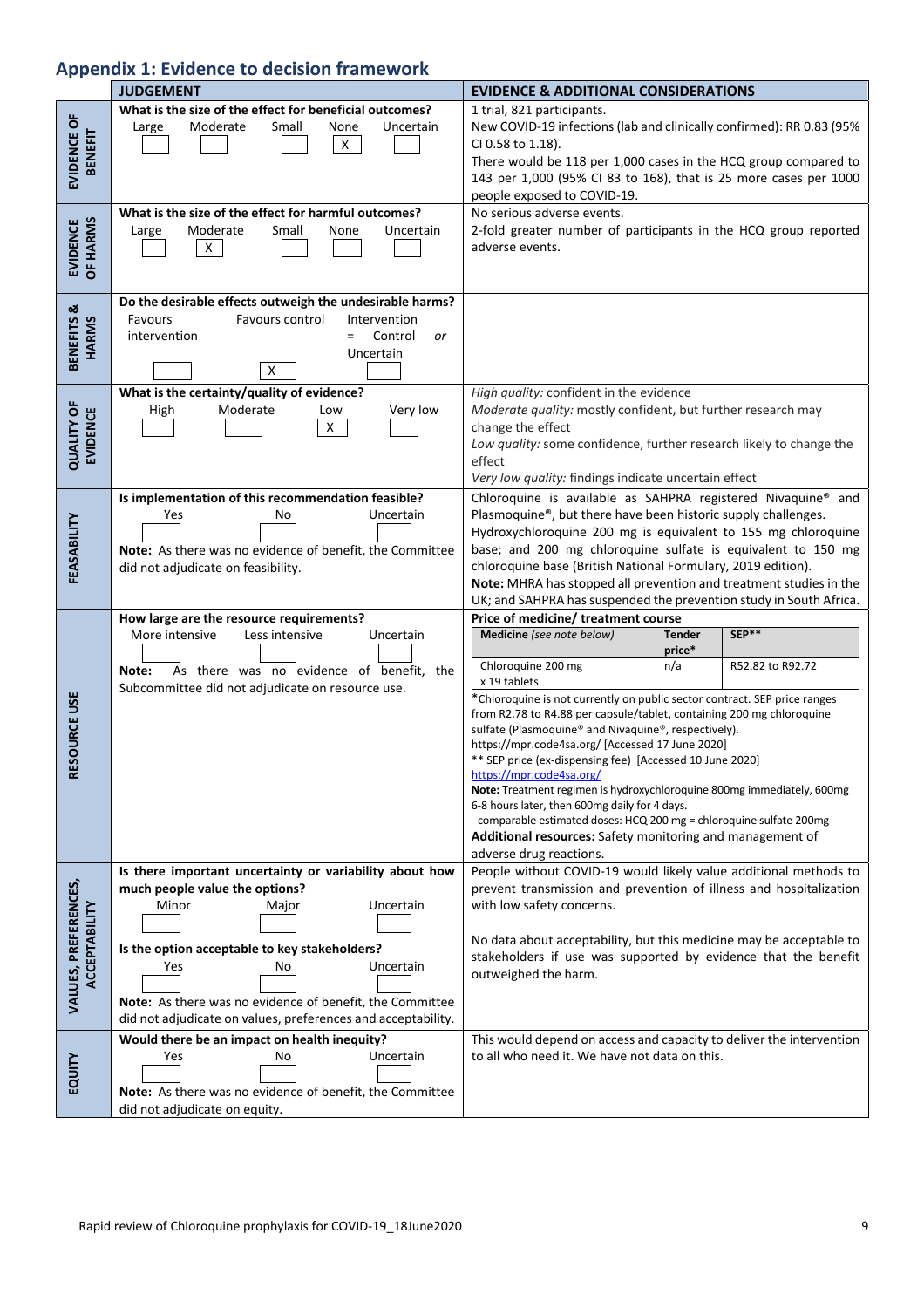### **Appendix 2: Search strategy**

**Database Epistemonikos (using the COVID‐19 specific interface:**  https://app.iloveevidence.com/loves/5e6fdb9669c00e4ac072701d)

*Search strategy:*  using their curated interface for any COVID‐19 studies, any pharmacologic interventions (treatment or prevention). The main search term: chloroquine

*Output:* 501 records, 409 duplicates

*Date: 10 June 2020* 

**Database Cochrane COVID‐19 study register (**https://covid‐19.cochrane.org/)

*Search strategy:* chloroquine

*Output:* 96 records, 12 duplicates

*Date:* 10 June 2020

Database Living mapping and living systematic review of Covid-19 studies (www.covid-nma.com)

Reviewed ongoing trials, https://covid-nma.com/networks/ (reported figure above)

One eligible study identified (summarized in this report)

*Date:* 10 June 2020